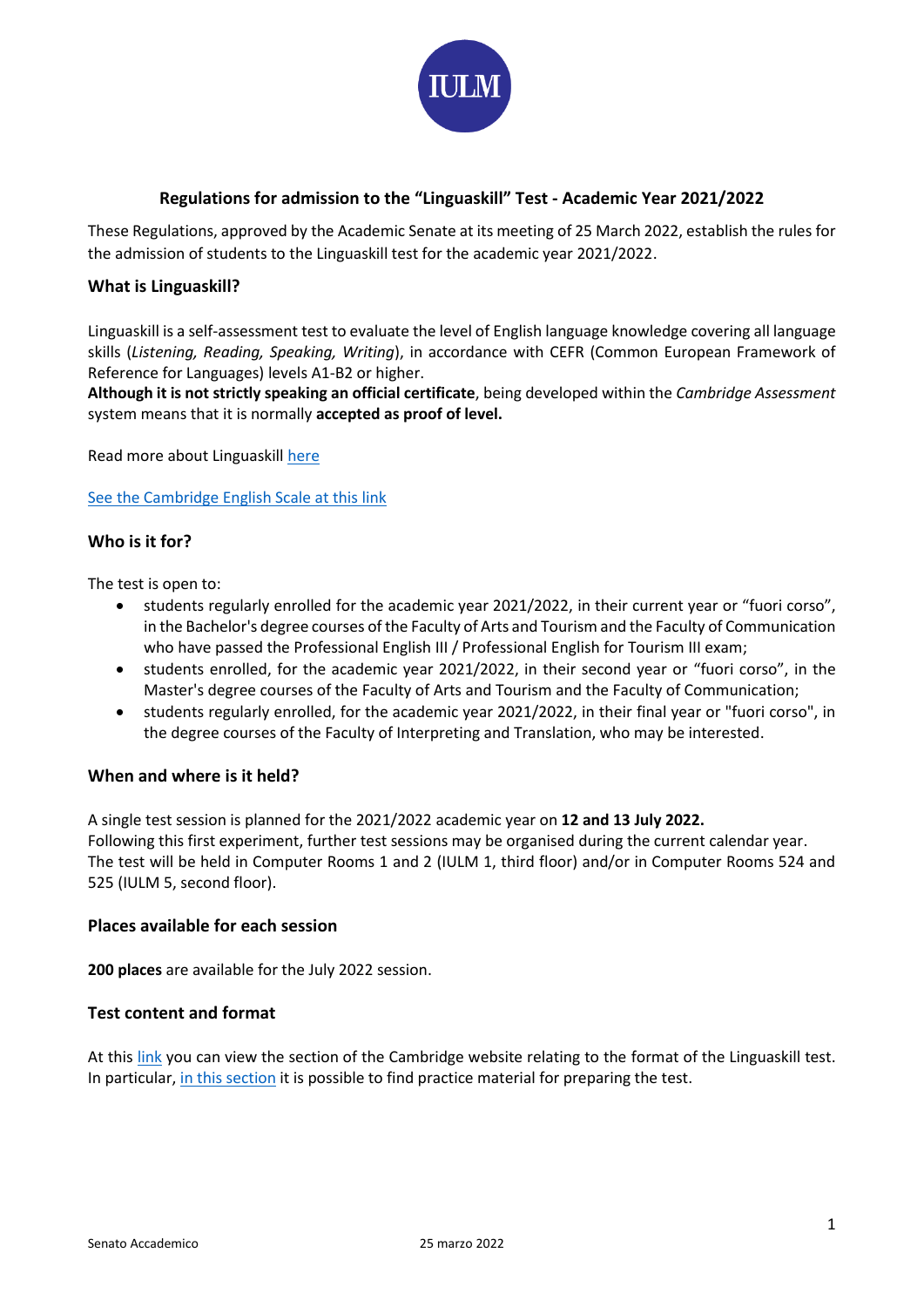

## **How much does it cost?**

The test has a cost of €130, which will be paid by the student at the time of enrolment, by accessing SCRIGNO Pago Facile at the following [link](https://pagofacile.popso.it/) (Access as "Anonymous user" > indicate "spontaneous payment" > select "Università IULM" as the institution, "test linguaskill" as the reason for payment, amount € 130, reason for payment NAME-SURNAME-STUDENT ID NUMBER-Linguaskill Test).

The sum may be partially reimbursed, on one occasion only, in the amount of €80 credited to the University Card (Carta d'Ateneo) of students who achieve an overall score of no less than 179 on the Cambridge English Scale (equivalent to a "full B2").

Students who do not achieve this result cannot be reimbursed even partially for the cost of the test.

## **How to enrol**

Students wishing to take the test must enrol by filling in the form available [at this](https://docs.google.com/forms/d/e/1FAIpQLSd--TNbXgj2StSaHgYBk-yBKrRkJ9XhtJkKJ3TfFb6gRrwg4Q/viewform?usp=sf_link) link by 1 July 2022. When filling in the form, students must declare that they meet the requirements for enrolment.

In the event that the number of enrolments exceeds the number of places available, students will be selected in order of payment date.

If the test cannot be taken due to a lack of available places, any amount already paid will be refunded in full.

## **Communication of results**

The result is sent to the student by email within a few days of taking the test.

### **Contacts**

For further information write t[o segreteria.studenti@iulm.it](mailto:segreteria.studenti@iulm.it) specifying in the subject line: LINGUASKILL TEST.